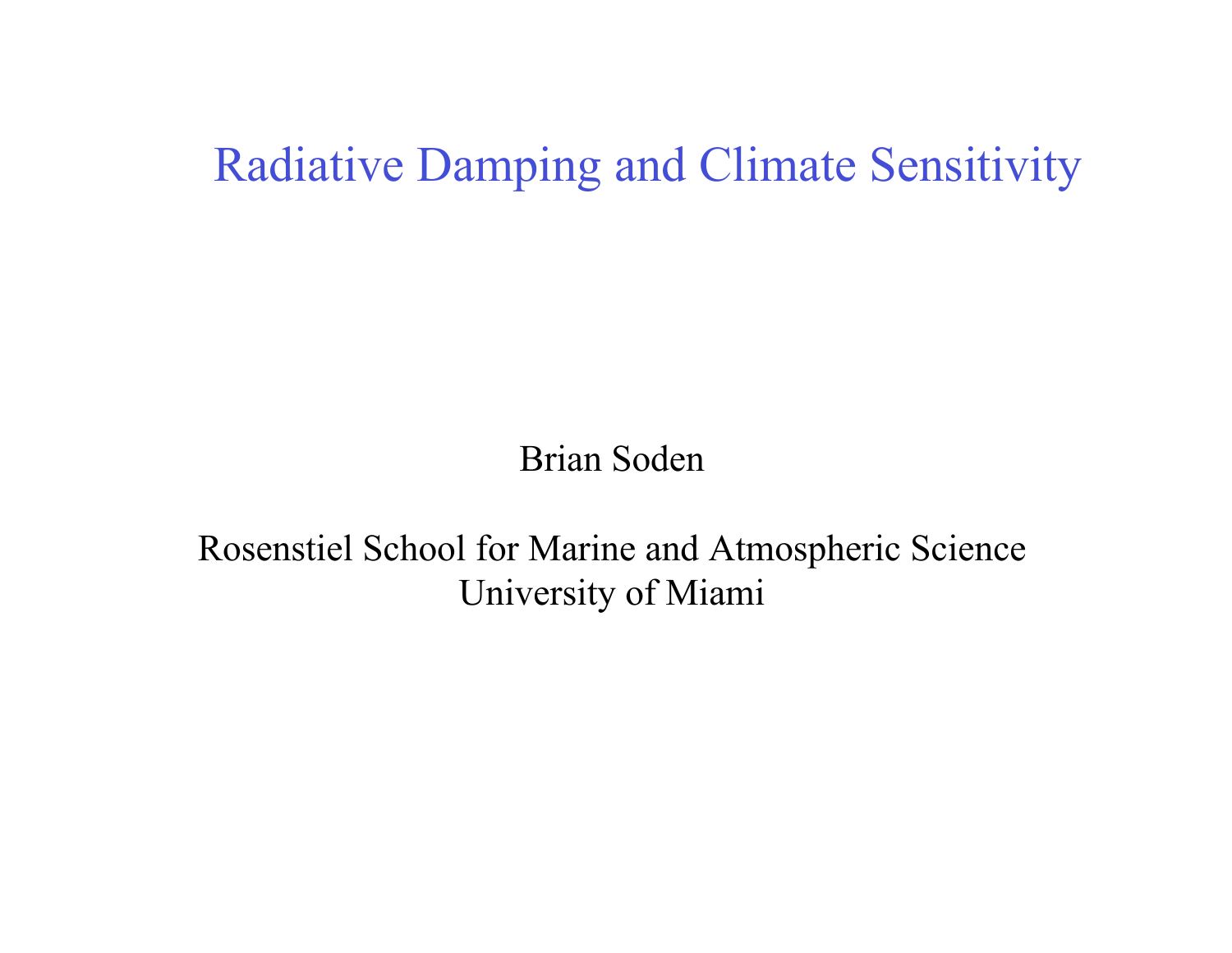## Climate Sensitivity of IPCC AR4 Coupled Models



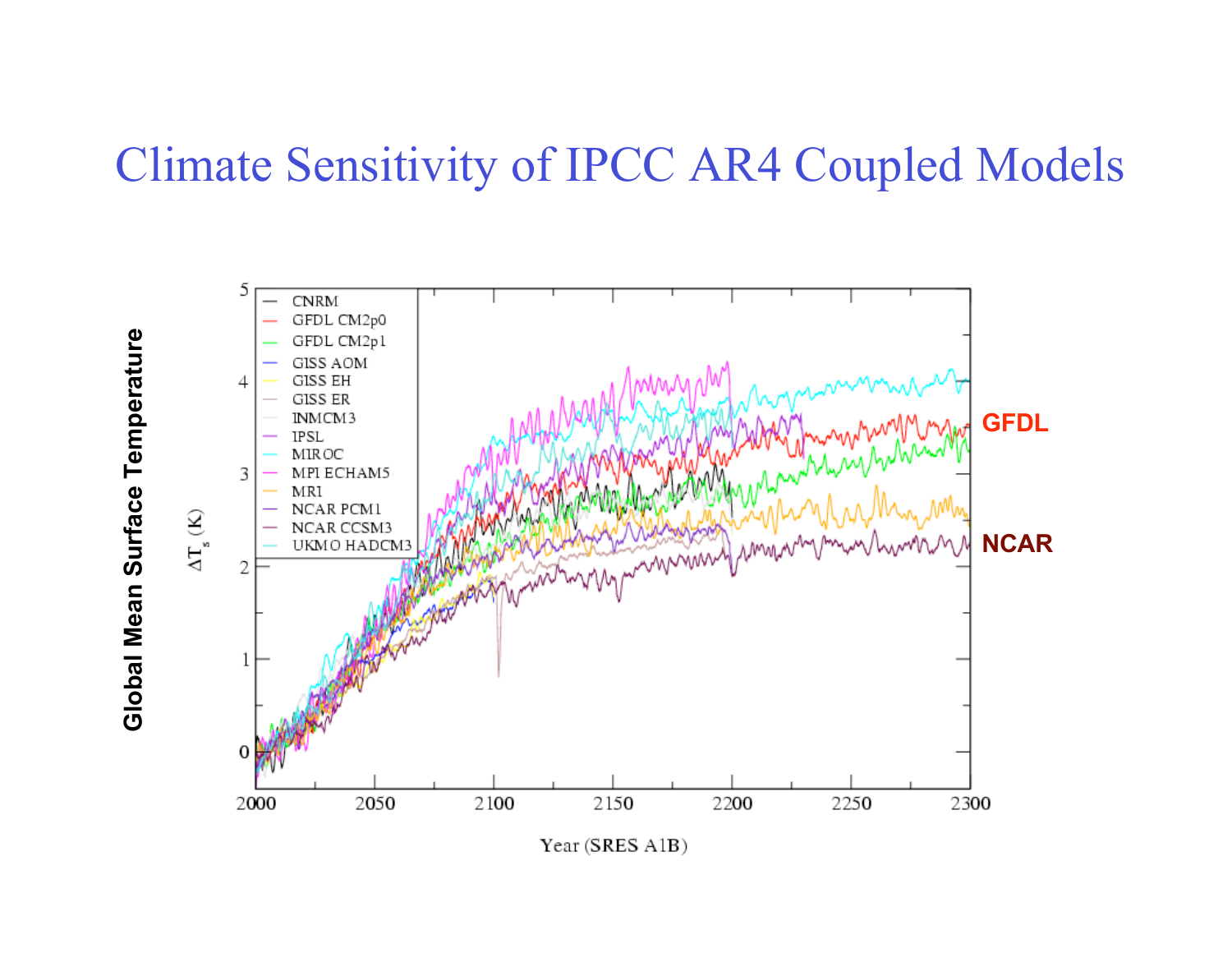#### Survey of Climate Model Feedbacks (Colman, 2003)

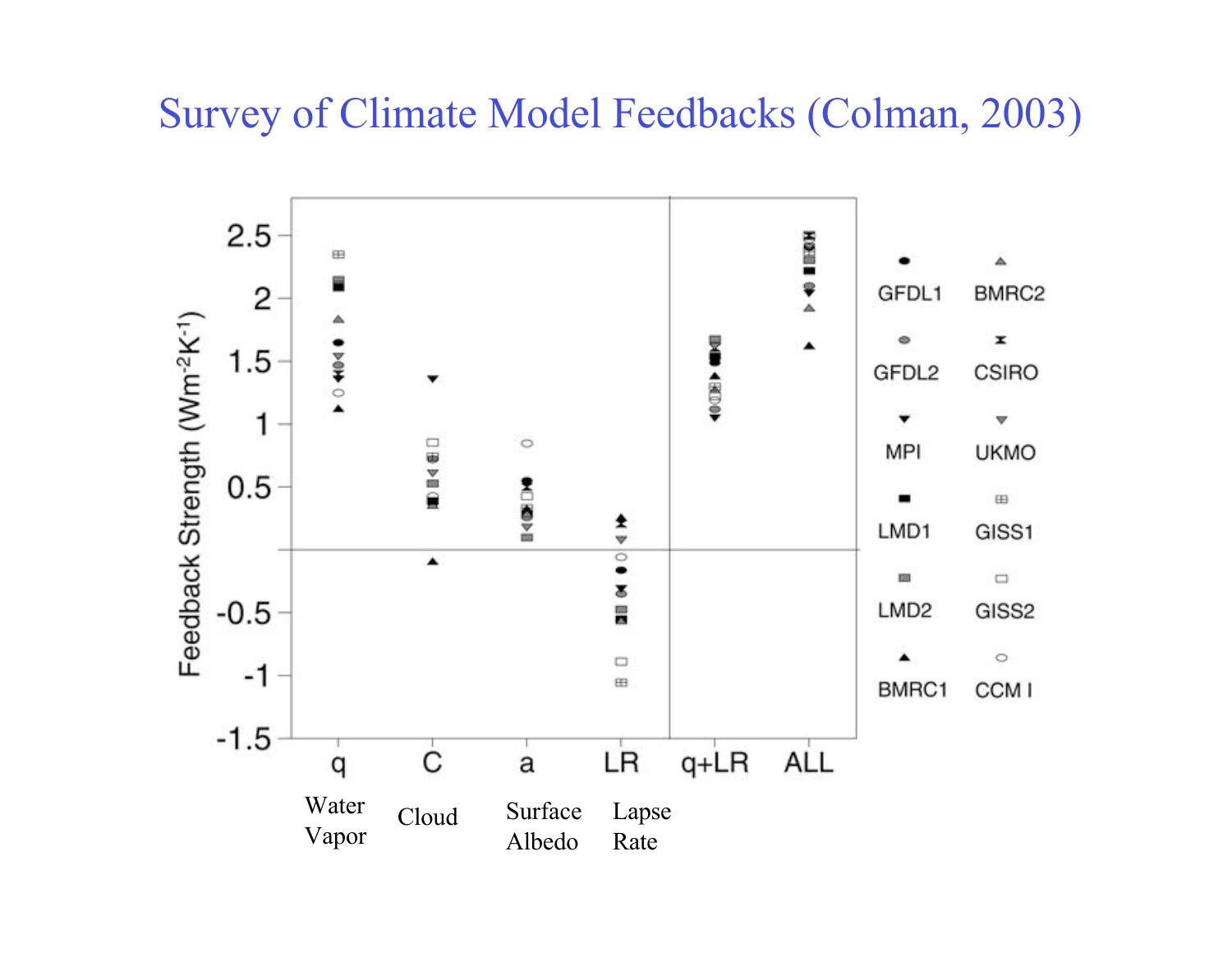# Offline Radiation Calculations

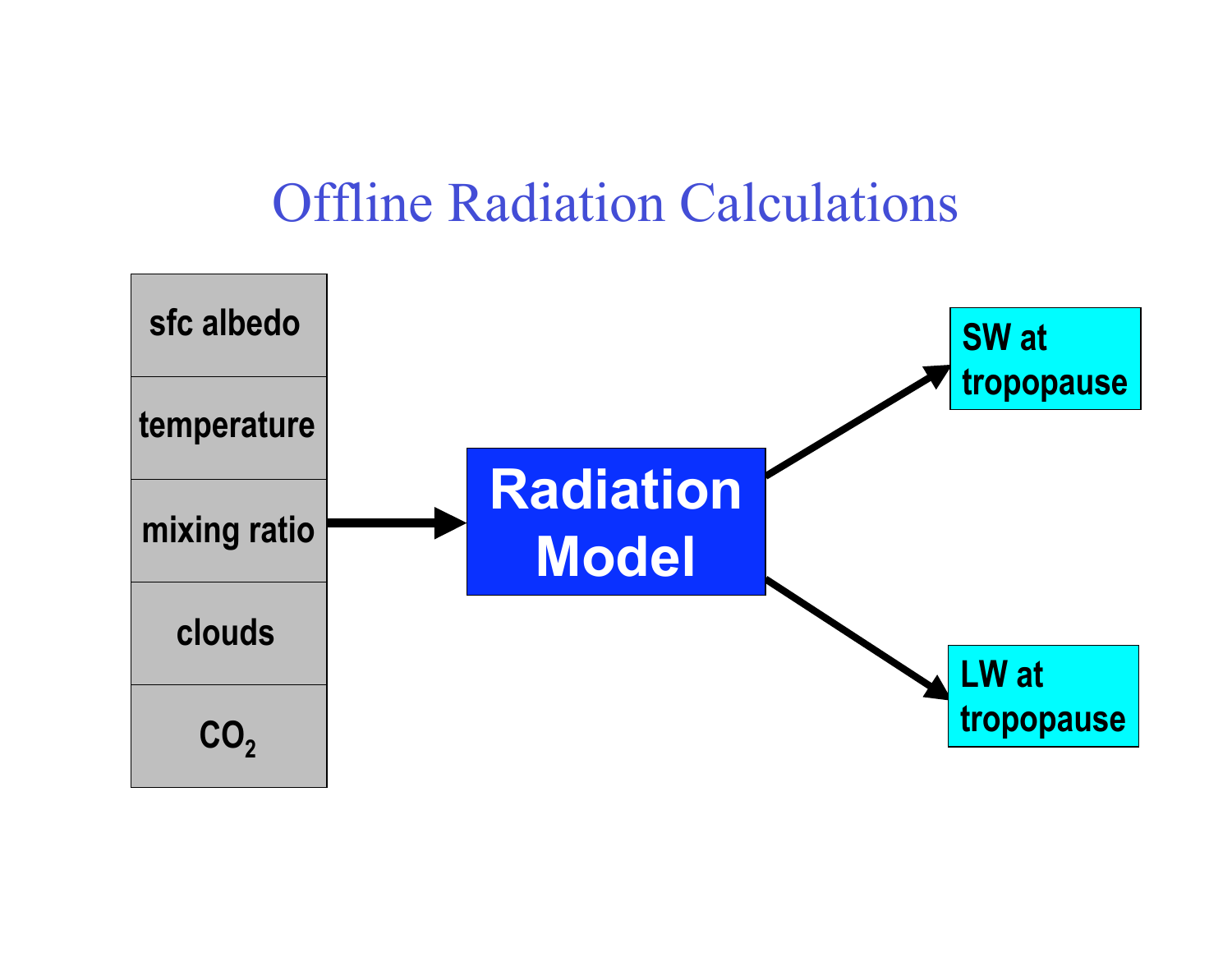# Calculating Water Vapor Feedback

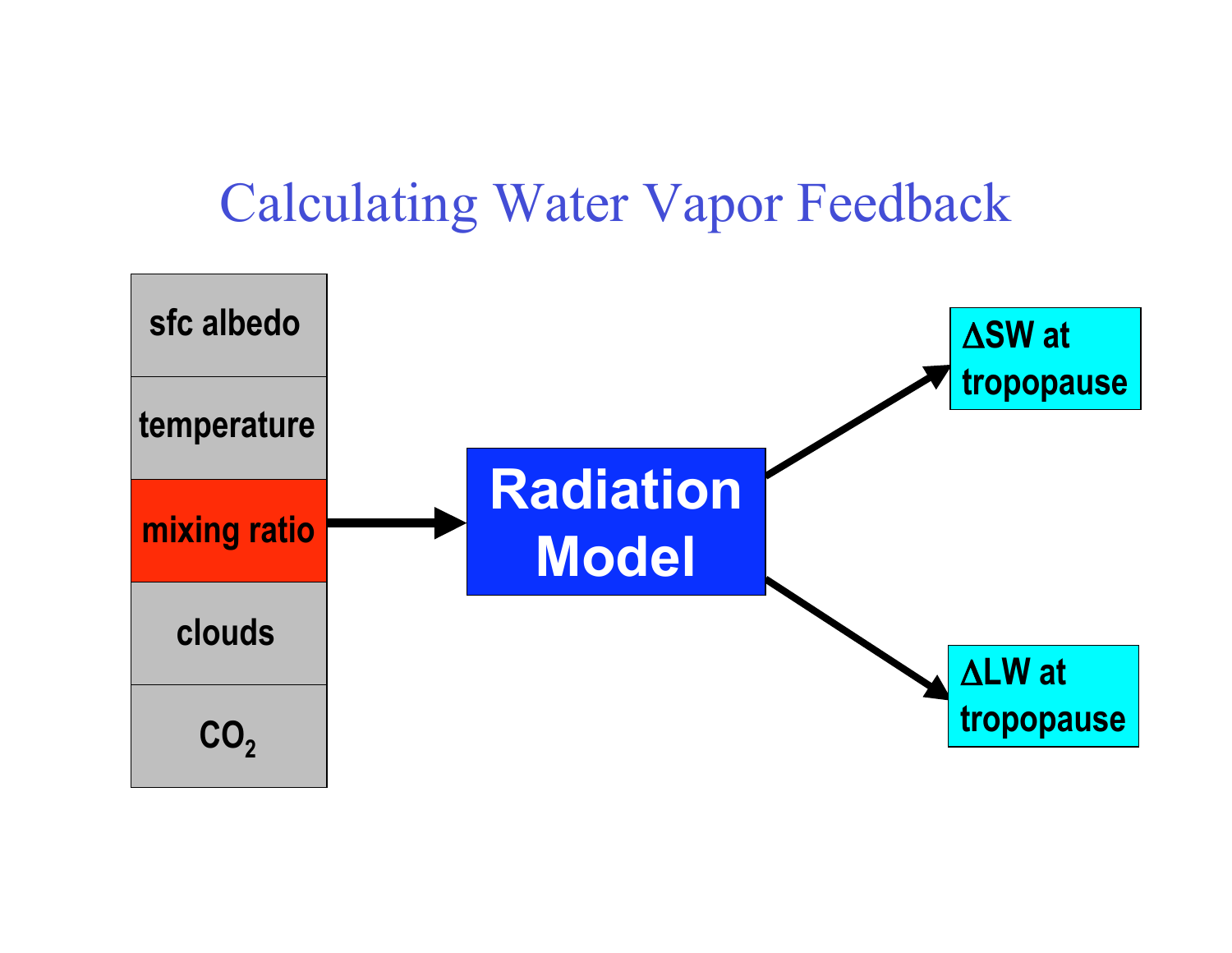# Climate Feedbacks in IPCC Models



Planck =  $-3.3 \text{W/m}^2/\text{K}$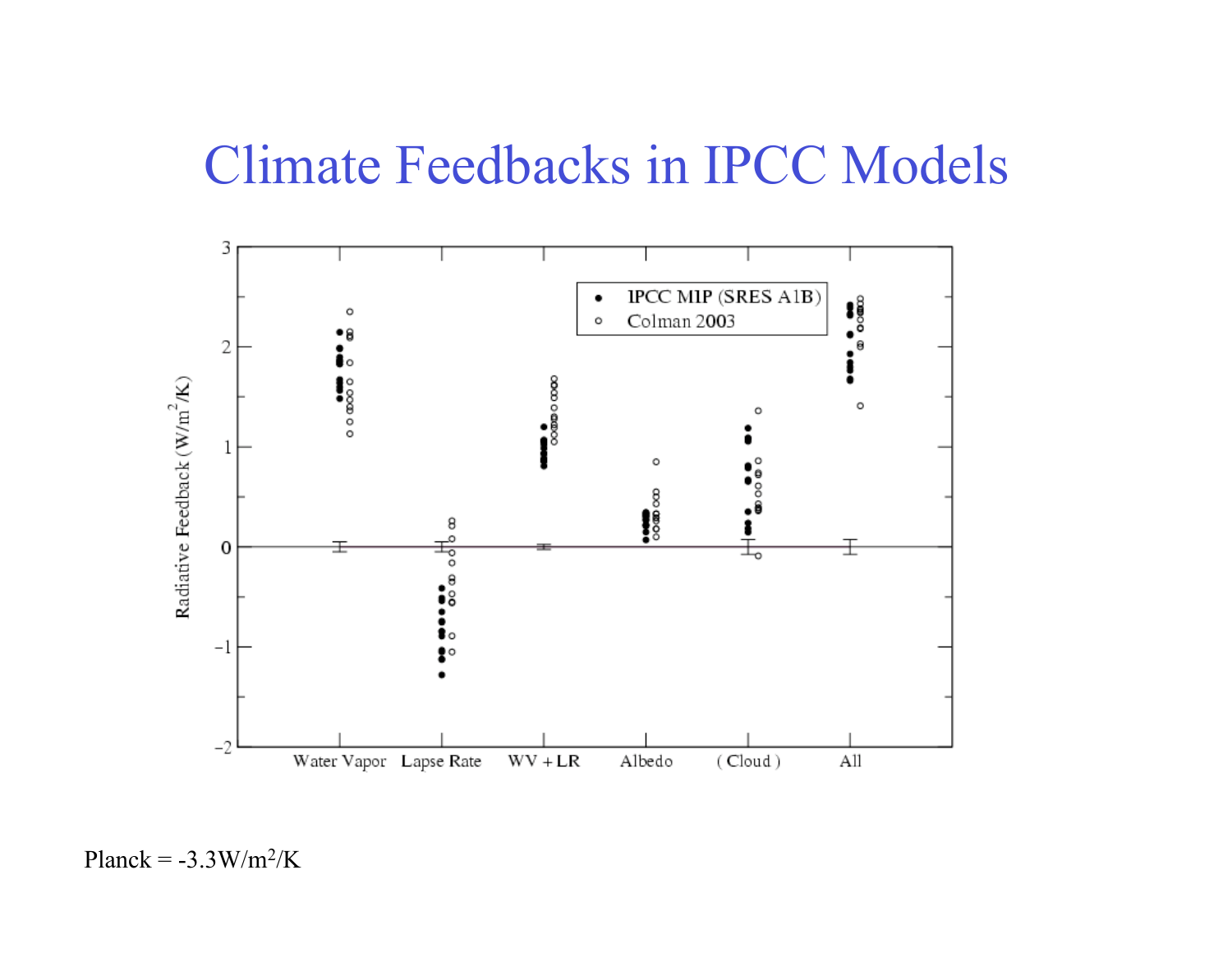#### **Climate Sensitivity and Low Cloud Feedback**

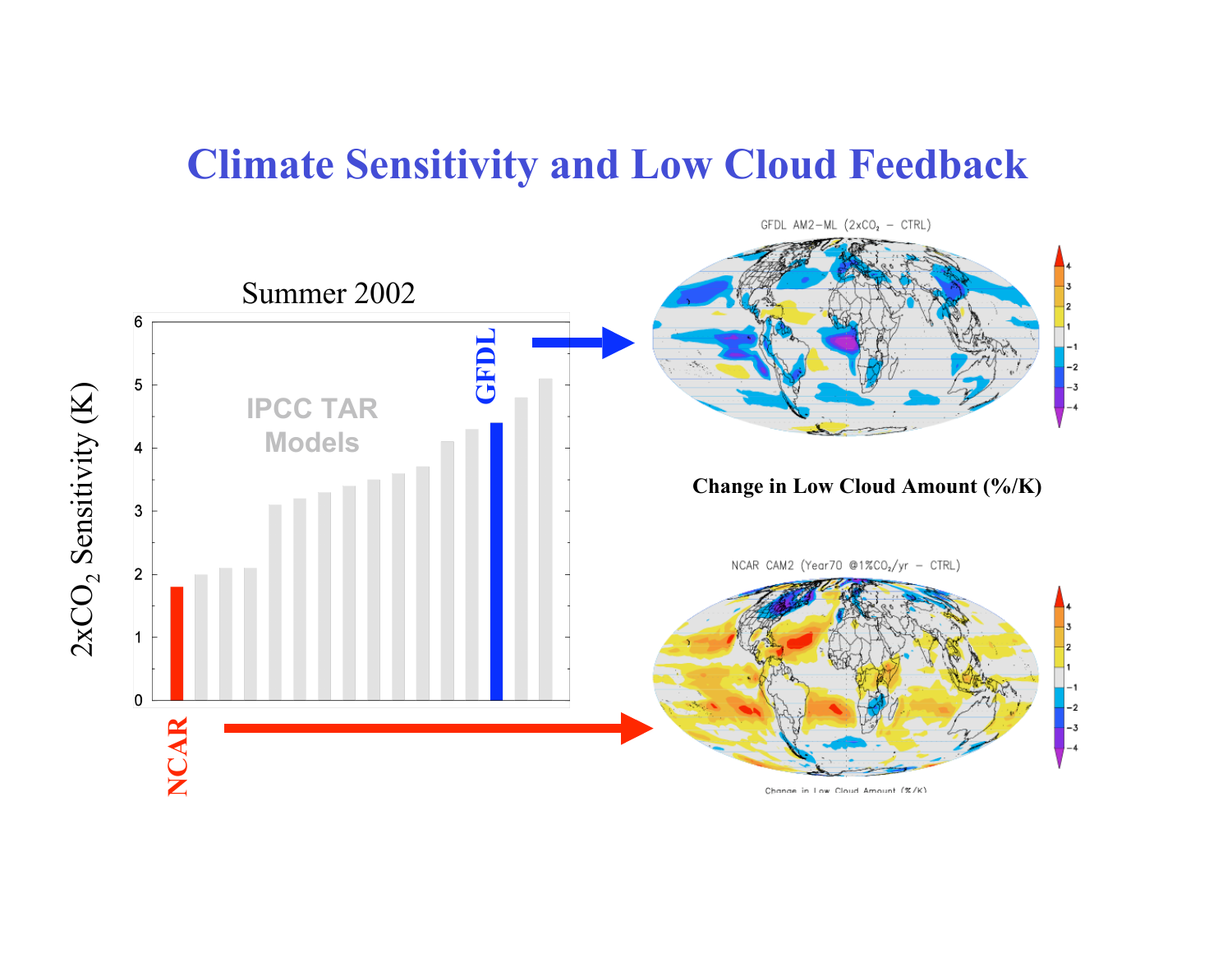#### **Climate Sensitivity and Low Cloud Feedback**

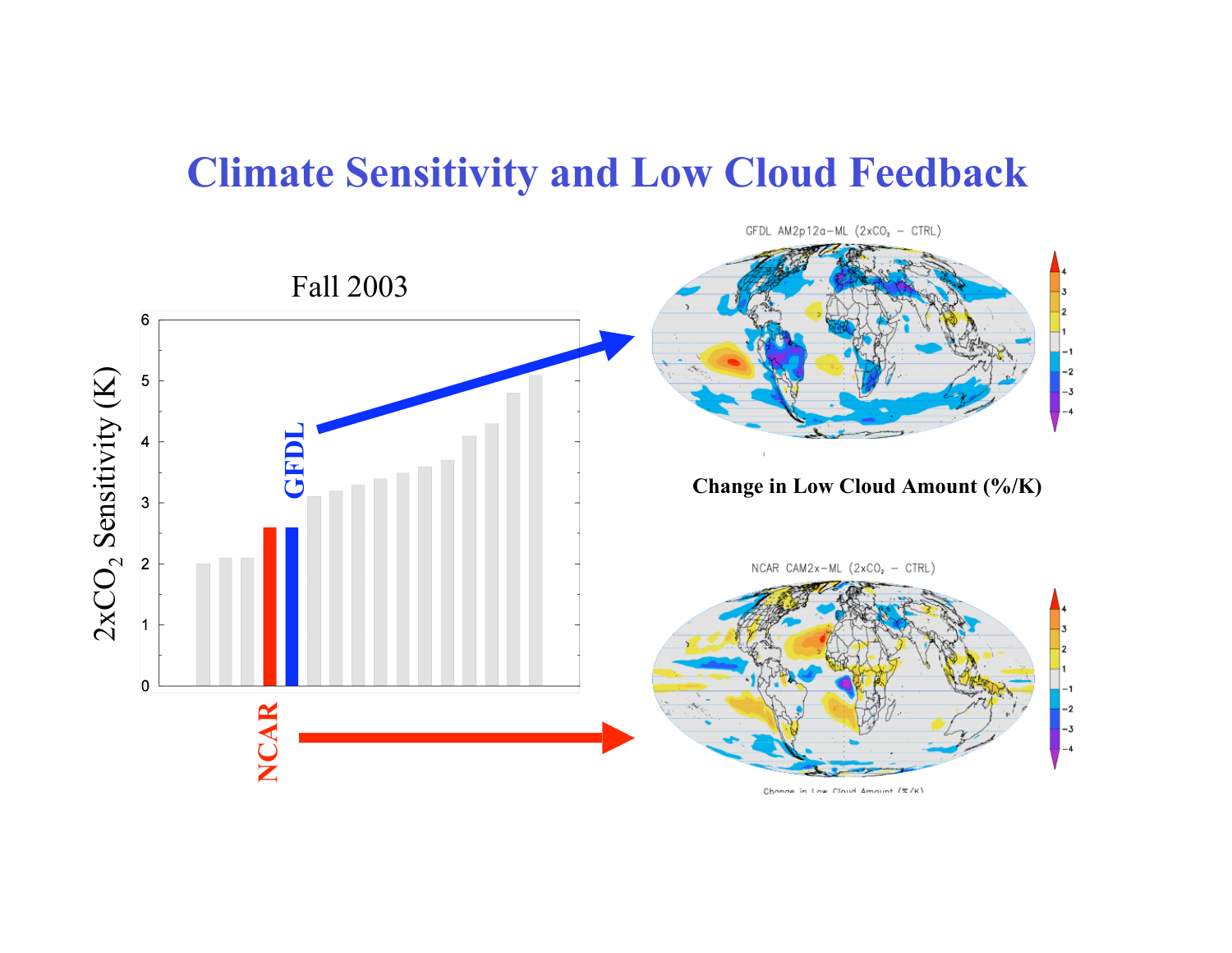## Cloud Feedback vs Cloud Variability



GFDL AM2p9



Change in Low Cloud Amount (%)





Change in Low Cloud Amount (%)





Change in Low Cloud Amount (%/K)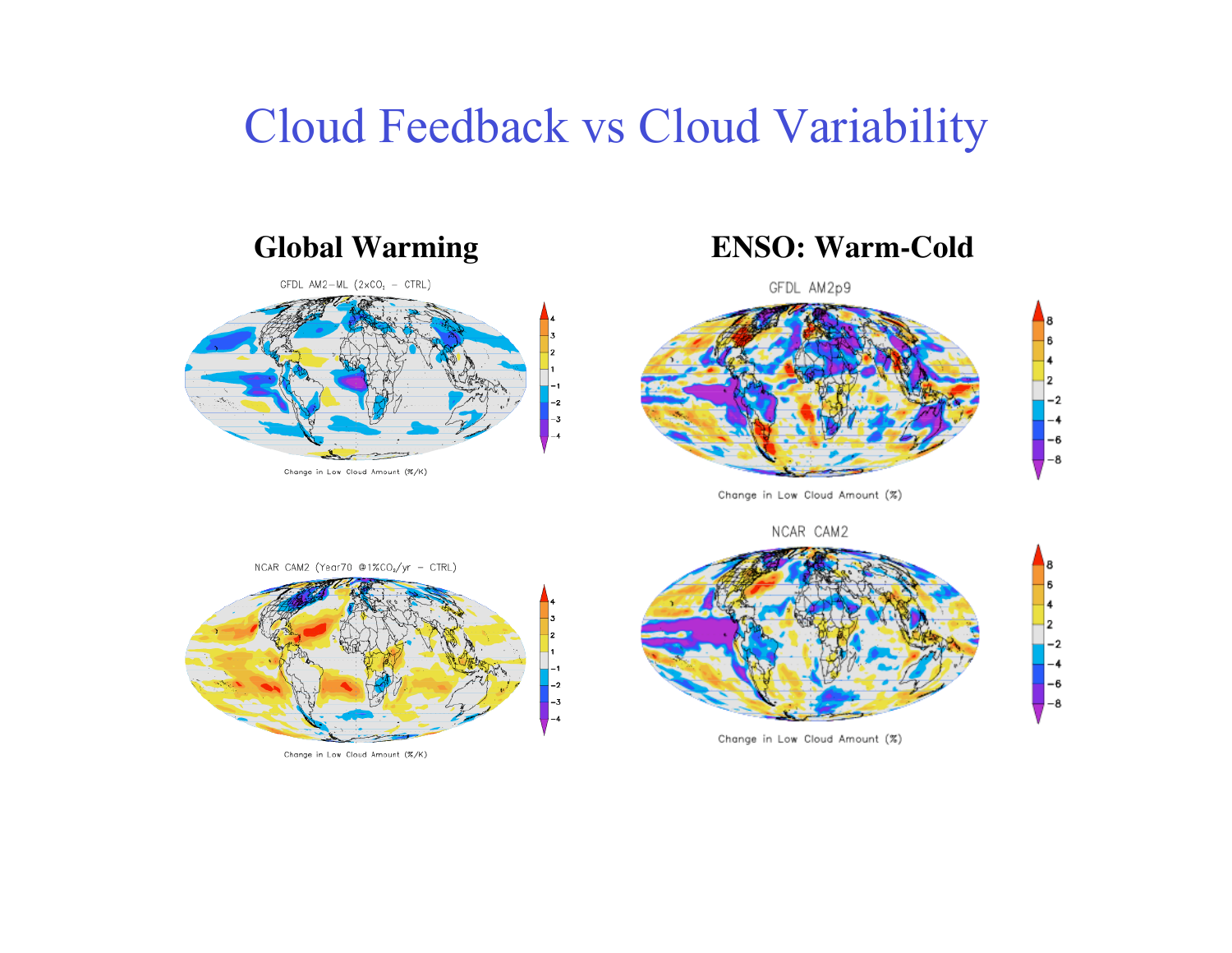## Climate Feedbacks in IPCC Models



Planck =  $-3.3$ W/m<sup>2</sup>/K

Clear-Sky Radiative Damping:  $3.3 + 0.9 - 1.9 = 2.1$  W/m<sup>2</sup>/K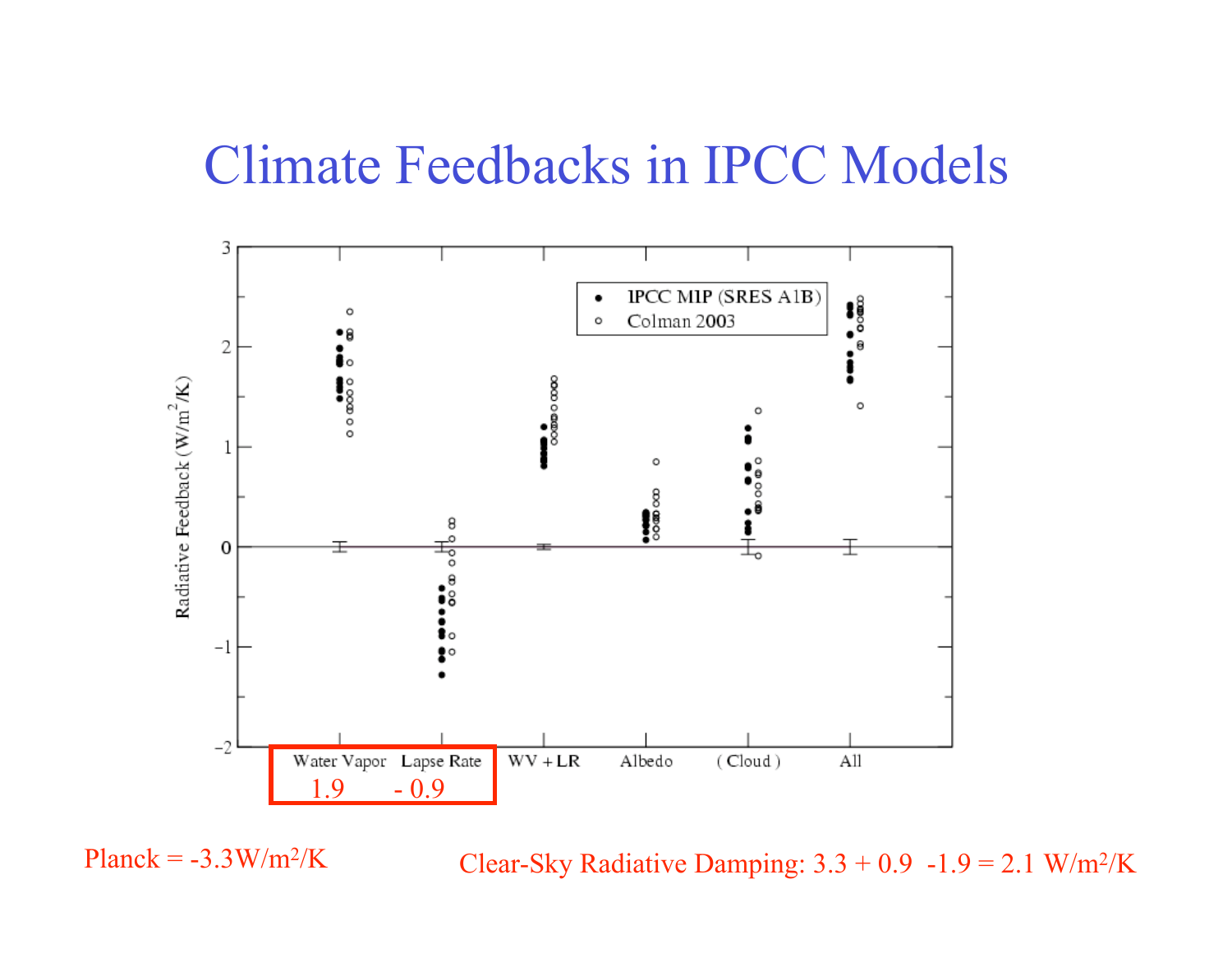## **Observable Radiative Damping Rates**



Surface Temperature (K)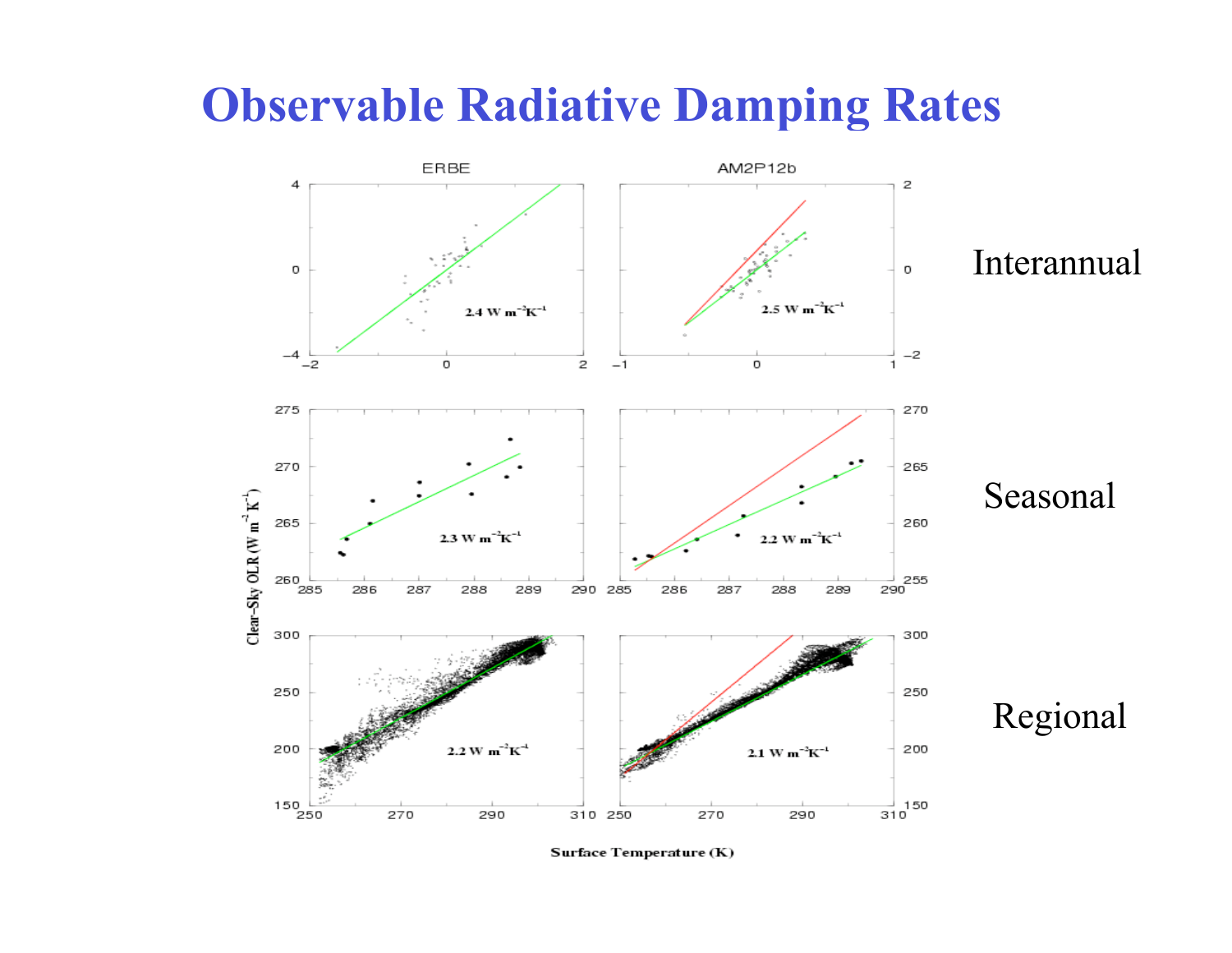### **Regional Radiative Damping Rates: AMIP II GCMs**

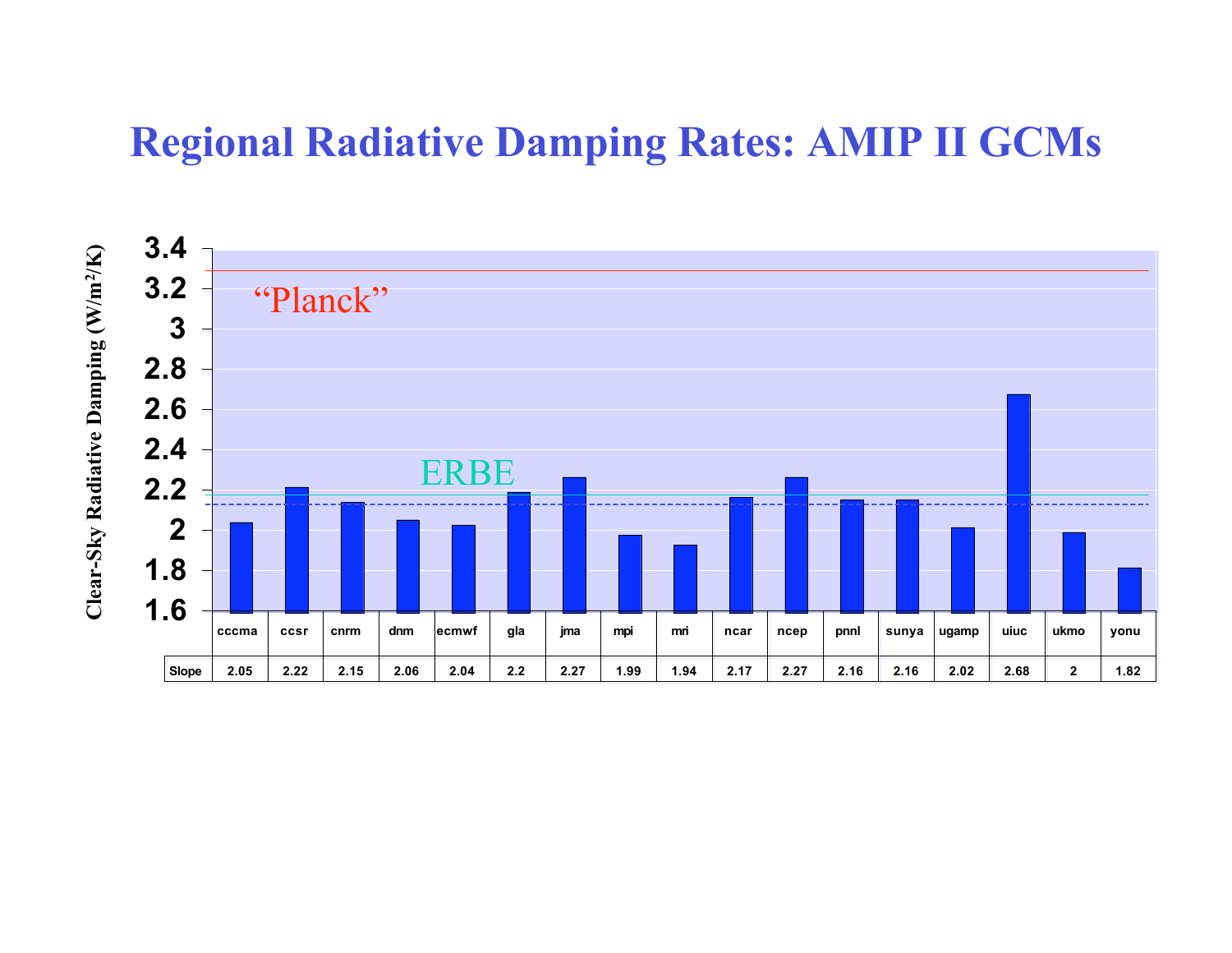### **Seasonal Radiative Damping Rates: AMIP II GCMs**